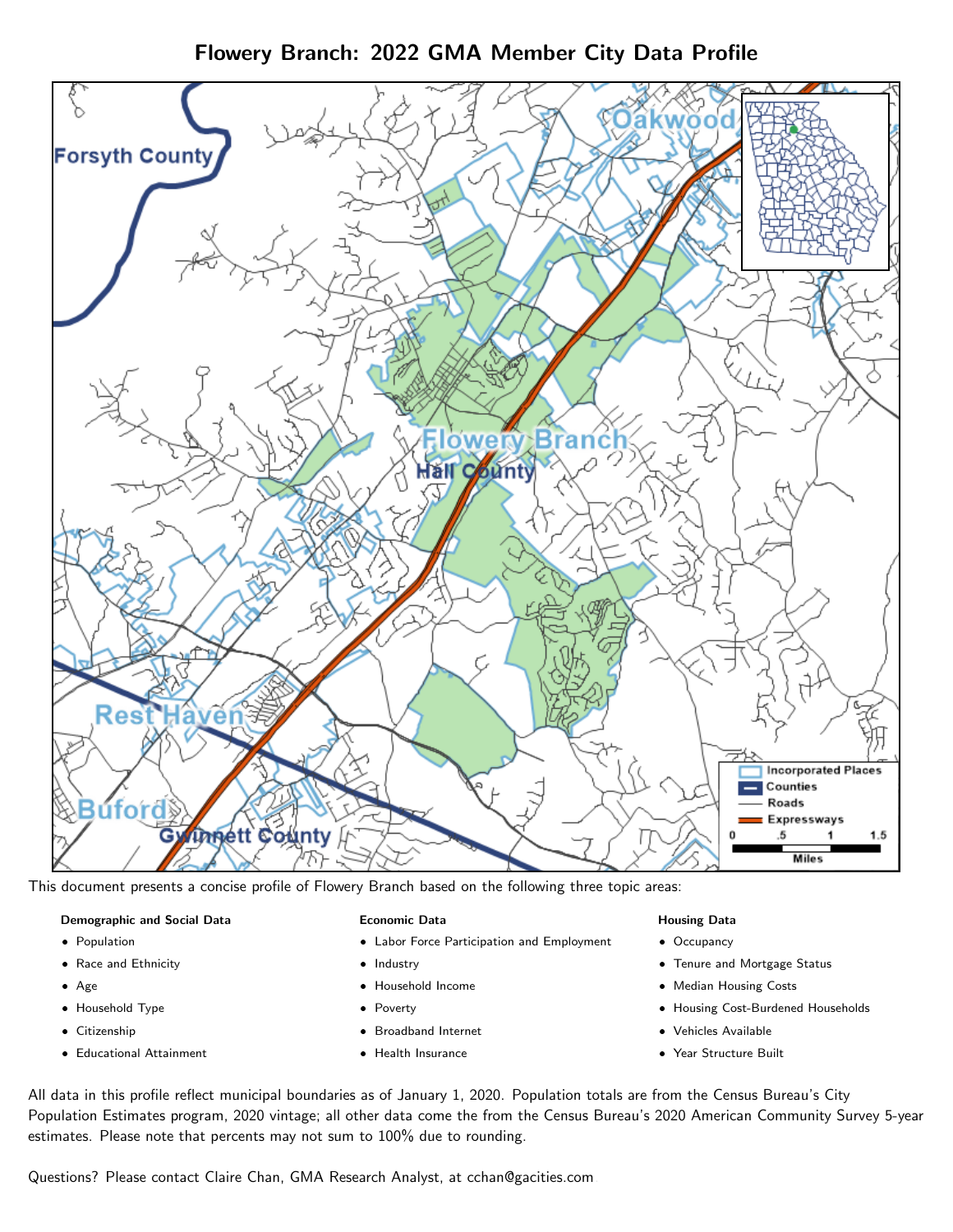# Flowery Branch: Demographic and Social





**Citizenship** 



Source: American Community Survey, 2020 5-year estimates, table B05002 Source: American Community Survey, 2020 5-year estimates, table B15002

## Race and Ethnicity



Source: U.S. Census Bureau, City Population Estimates, 2020 vintage Source: American Community Survey, 2020 5-year estimates, table B03002

# Household Type



Source: American Community Survey, 2020 5-year estimates, table B01001 Source: American Community Survey, 2020 5-year estimates, table B11001

## Educational Attainment



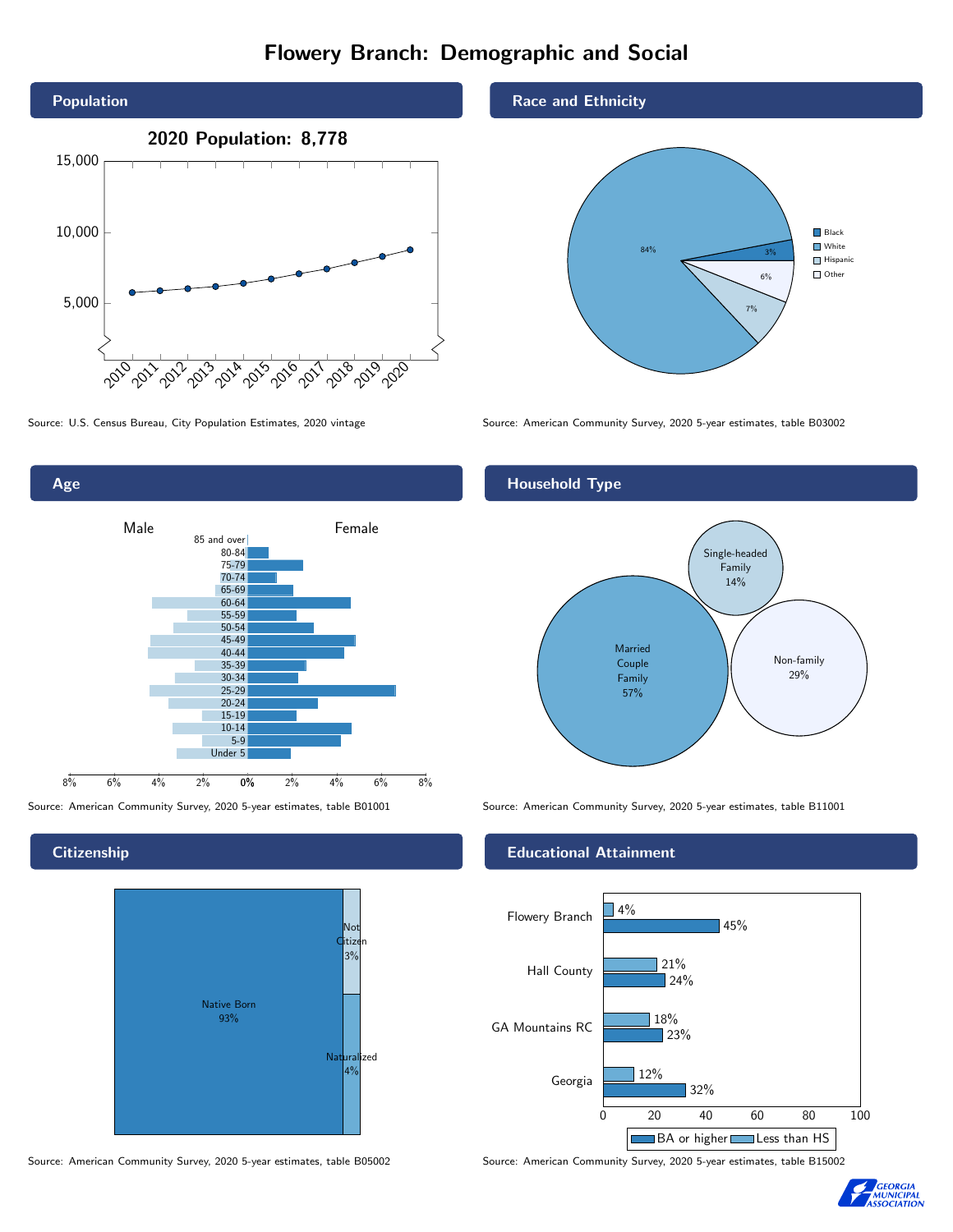# Flowery Branch: Economic



Source: American Community Survey, 2020 5-year estimates, table B23001 Note: Unemployment rate is based upon the civilian labor force.



Source: American Community Survey, 2020 5-year estimates, tables B19013 and B19025 Source: American Community Survey, 2020 5-year estimates, table B17010



Source: American Community Survey, 2020 5-year estimates, table B28002 Source: American Community Survey, 2020 5-year estimates, table B18135

## Industry

| Agriculture, forestry, fishing and hunting, and mining      | $0\%$ |
|-------------------------------------------------------------|-------|
| Construction                                                | 7%    |
| Manufacturing                                               | 13%   |
| <b>Wholesale Trade</b>                                      | 6%    |
| Retail Trade                                                | 7%    |
| Transportation and warehousing, and utilities               | 2%    |
| Information                                                 | $2\%$ |
| Finance and insurance, real estate, rental, leasing         | 5%    |
| Professional, scientific, mgt, administrative, waste mgt    | 12%   |
| Educational services, and health care and social assistance | 30%   |
| Arts, entertainment, recreation, accommodation, food        | 5%    |
| service                                                     |       |
| Other services, except public administration                | 11%   |
| Public administration                                       | 3%    |

Source: American Community Survey, 2020 5-year estimates, table C24030

#### **Poverty**



#### Health Insurance